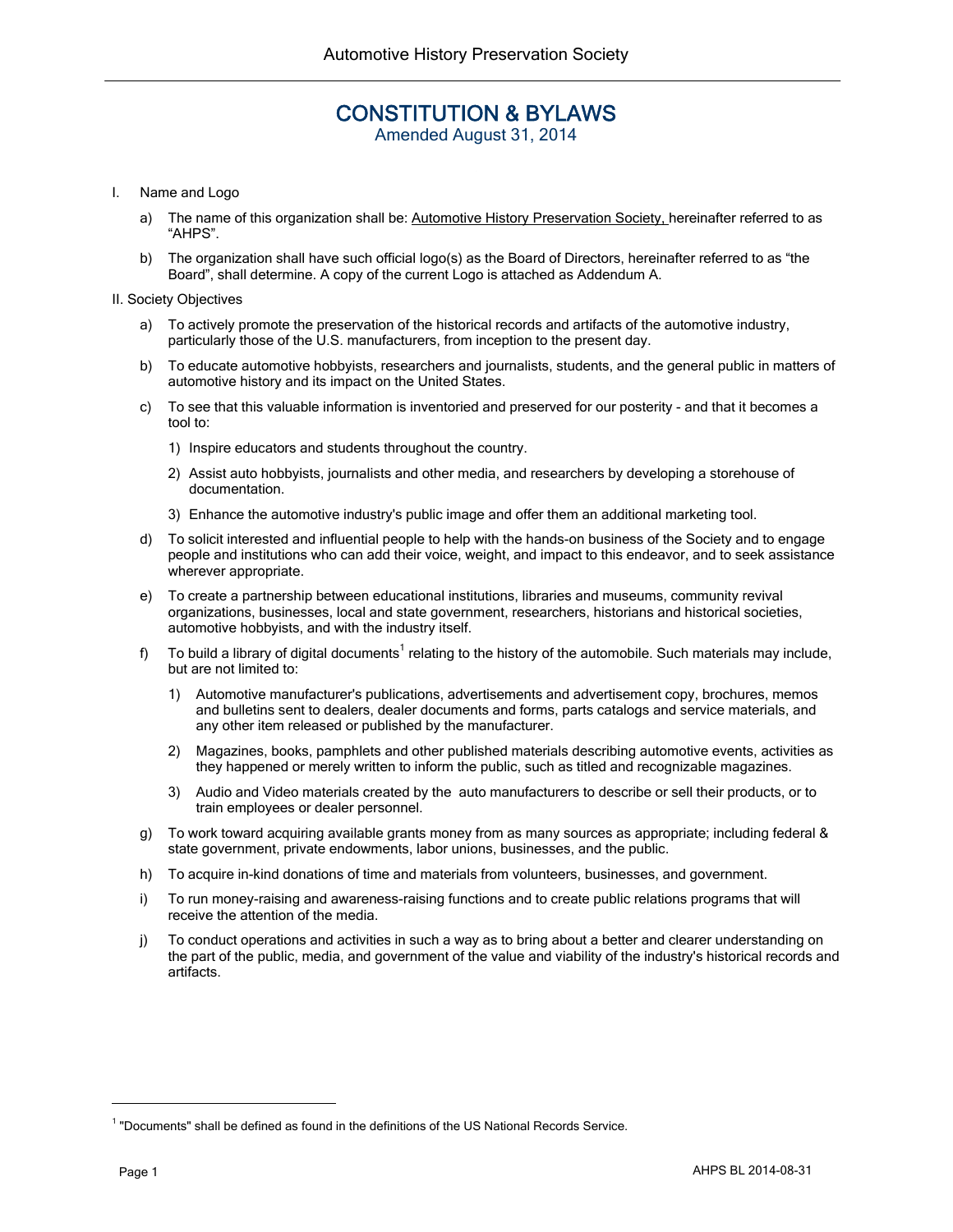### III. Membership

- a) There shall be four types of members of this Society; "general", "active", "sponsoring", and "honorary".
- b) Members can be any person interested in the historical records and artifacts of the automotive industry. There is no requirement for ownership of an automobile to become a member. There shall be various types of membership as defined below. The Board may change or add types of membership as they deem necessary for the health of the Society.
- c) General Members shall be those interested parties explained in III, b) above, who choose not to become an Active Member. General Members may be restricted to certain areas of the Website.
- d) Active Members shall be those who have expressed a desire to join the Society through a formal process of sign-up that shall be determined by the officers. They shall pay a membership fee which shall be determined by the Board and which may be amended from time to time based upon the needs of the Society.
- e) Sponsoring Members shall be those who have expressed a desire to join the Society and who have made a significant financial or working contribution to the organization. This will be determined through a formal process that shall be determined by the Board according to a schedule determined by the Board and which may be amended from time to time based upon the needs of the Society.
- f) Honorary Members may be designated by vote of the Board. Honorary members will not have a vote in the Society's business matters if such vote is required.
- g) Any membership may be revoked if, in the opinion of the Board, a member takes any act that would damage the reputation of the Auto History Preservation Society or impinge on its not for profit status. Inappropriate use of the Library's materials, or violation of any specific restrictions placed upon certain documents by the Library or the documents donors, or publication for commercial use of any of the Library's document images without appropriate authorization shall be cause for membership revocation and will bar access to the Library for such person. Such revocation shall be based upon a resolution of the Board and such resolution shall be delivered to the person.

#### IV. Contributions

- a) General Members. General Members do not pay a membership fee, however general members must register one-time via the process delineated on the website and fill out the required form. If such form is not filed, the person shall not be delineated a General Member.
- b) Active Members. Active Members shall pay an annual membership fee, to be determined by a resolution of the Board, and such fee shall be payable to the treasurer at the time of membership registration. Such membership shall last for 12 months.
- c) Sponsoring Members. Sponsoring Members shall be eligible to sit on the Society's Advisory Board and shall be eligible to attend such membership meetings as designated by the Board. A Sponsoring Member shall be an Active Member for 2 years without payment of the Active Member fee. Thereafter, they may remain a Sponsoring member at the discretion of the Board. Certain Sponsoring Members may be appointed Honorary Members by the Board if their contribution is deemed by the Board significant to the Society. Sponsoring member status will be re-approved at the Board's Annual meeting, once the Sponsoring member's two-year period is about to expire.
- d) Honorary Members. Honorary Members are appointed by the Board and may be removed for conduct detrimental to the Society as may be determined by a vote of the Board.
- e) Loss/Reinstatement of Active member status. Any Active Member whose membership is in arrears after two months shall automatically be returned to General Member status. A General Member can be reinstated to Active Member status upon payment of their delinquent membership fee.
- f) Military Service Membership Waiver. Active Members shall have their payment waived should they enter military service and will remain in active status until their return to civilian status. This rule shall not apply to members of the National Guard or ROTC unless such member is placed on active duty.

#### V. Officers, Board and Standing Committees

- a) The Society shall be managed by a Board of Directors ("Board"), whose members shall be either an Active or Sponsoring Member in good standing.
- b) The Board shall consist of its officers and standing committee chairs, such committees which are denoted in V. d) below, who shall be appointed by the Board. Such officers and committee chairs shall be placed on record by the minutes of the Board. The committee chair appointments can be at the discretion and pleasure of the Board. Membership and such chairmanships may be revoked under the provisions of Section V. g) above. Should Committee Chairs hold an officer's position, they shall have only one vote on the Board.
- c) Officers of this society shall be President, Vice President, Secretary, and Treasurer.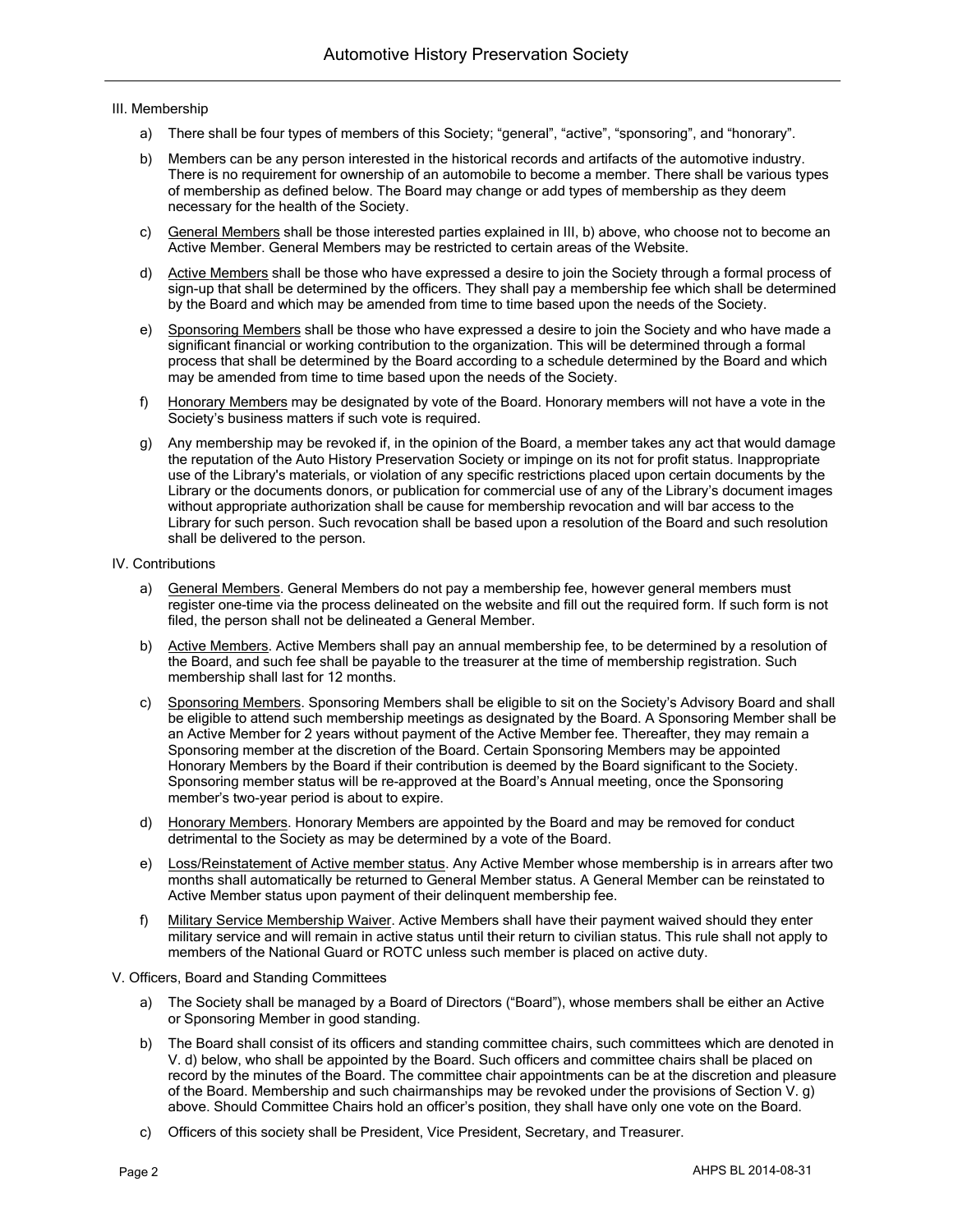- d) The following committees shall be considered Standing Committees. The Board may change or add to the Standing Committees from time to time to meet the needs of the Society. Such changes shall be by resolution of the Board and by amending these By-Laws. The Standing Committees are: Communications and Marketing; Editorial; Finance; Library; Membership; Revenue; Operations. Officers may hold a standing committee chair, but no more than one, unless there is no current candidate for such position.
- e) The duties of the Committees shall be set by a resolution of the Board, and may adjusted on the basis of further resolutions as the Board may deem necessary.
- f) All policy and other operating decisions shall be made by the Board, based upon any resolution voted upon by the Board, with approval being based upon a vote of the majority of Board members.
- g) The Board may appoint the Library Director as a member of the Board, and if so, such Director shall chair the Library Committee.
- h) Any other committee chairs shall be selected from the Active and/or Sponsoring members. Such appointment shall be by nomination from any member of the Board and confirmed by a majority vote of the Board.
- i) A majority of the Board shall constitute a quorum at any meeting of the Board.
- j) Term of Office. The term of the Board members shall be unlimited, however, each year, commencing January 1, the Board will nominate from Active or Sponsoring Members candidates for the various officers and standing committee chairs for the current year. The then existing Board will vote to confirm the officers and any standing chairs. The result will be a resolution of the Board.
- VI. Duties of Officers
	- a) President: Presides at all meetings, appoints committees, serves as chairman of board of directors, acts as ex-officio member of all committees, issues the call for regular and special board meetings, sees that elections are held according to society's constitution, carries out directives of the Board.
	- b) Vice President: Performs president's duties in latter's absence, carries out directives of board of the Board.
	- c) Secretary: Keeps minutes of regular meetings, keeps membership records, gives notice of all meetings, handles all society correspondence, and keeps custody of all society records, carries out directives of the Board.
	- d) Treasurer: Collects dues and all other monies due to society, keeps society's financial records, makes payments from society funds when so ordered by board of directors, countersigns all society checks, keeps account of all society money matters, and makes regular financial reports to society members and/or directors, carries out directives of the Board.
	- e) Board of Directors: Responsible for the execution, through its officers, of the authorized policies of the society; authorizes all expenditures of society funds; determines society policy; fills vacancies in any office by a majority vote; formulates and submits policy recommendations affecting society or members.
- VII. Automotive History Society Advisory Board
	- a) The Society may configure an Advisory Board ("AB") for the purpose of receiving input from those in the automotive industry, hobby or from the academic community.
	- b) AB members will be appointed on the basis of nominations from the Board or from recommendations from the Membership Committee Chair. Nominations may come from the floor, but in any case an AB member must be either and Active or Sponsoring member in good standing.
	- c) The AB membership is unlimited; however, the Board may set such limitation by resolution.
	- d) AB members may serve for as long as they desire, once appointed; however the Board may remove an AB member for cause, as denoted in Section III. g).
	- e) The Board will appoint a chairperson of the AB and will confirm such chair at its annual meeting.
	- f) If the AB has suggestions for the Society's Board, they will submit them, in writing, to the Board President at any time. Such suggestions will be considered at the next Board meeting after such suggestions are received.
- VIII. Conflict of Interest

Whenever a Board member has a financial or personal interest in any matter coming before the Board, the Board shall ensure that:

a) The interest of such officer or committee chair is fully disclosed to the Board.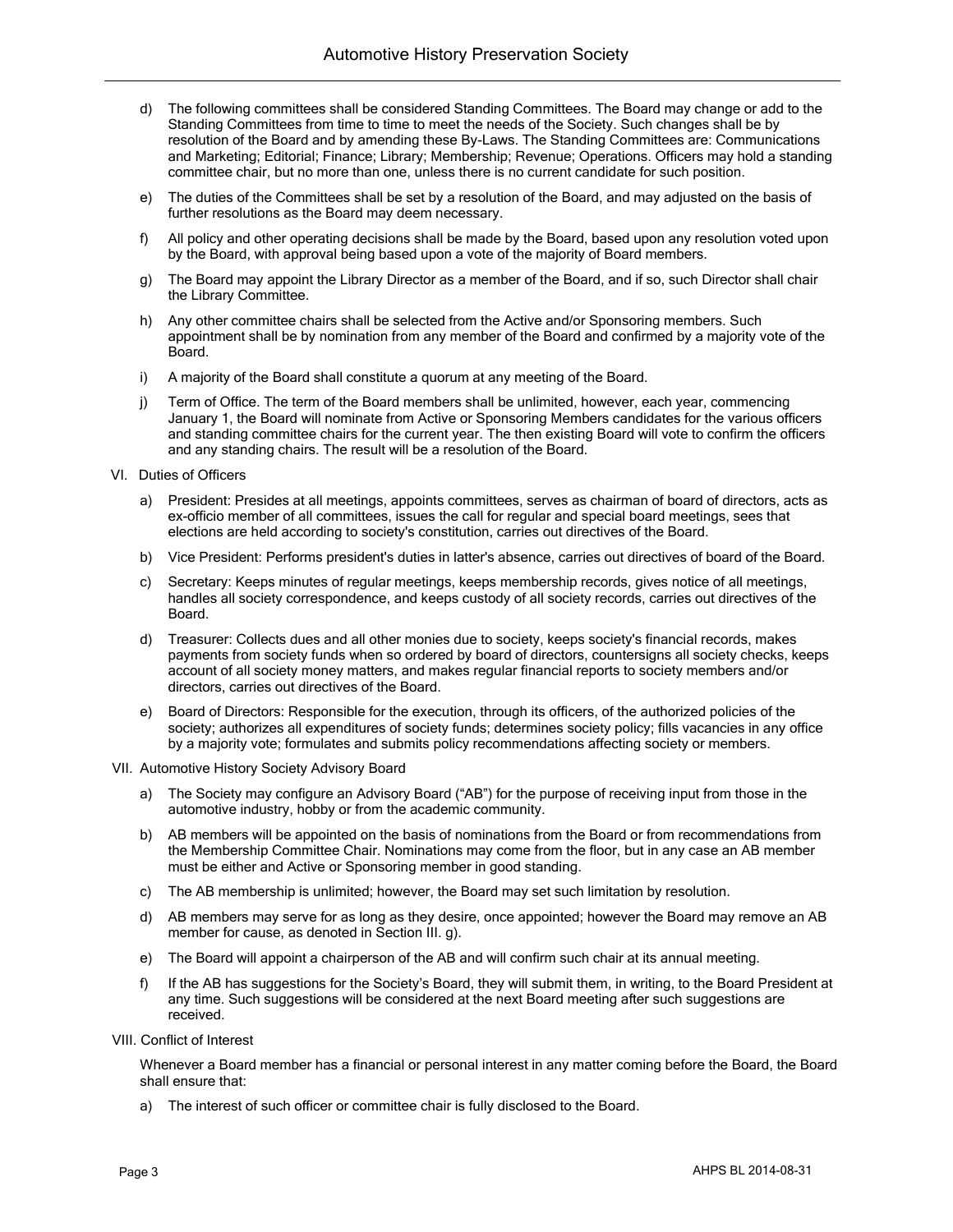- b) No interested officer or committee chair may vote or lobby on the matter or be counted in determining the existence of a quorum at the meeting of the Board at which such matter is voted upon.
- c) Any transaction in which a an officer or committee chair has a financial or personal interest shall be duly approved by the Board not so interested or connected as being in the best interests of the organization.
- d) Payments to the interested officer or committee chair shall be reasonable and shall not exceed fair market value.
- e) The minutes of meetings at which such votes are taken shall record such disclosure, abstention, and rationale for approval.
- IX. Auto History Documents Library
	- a) Name: The name of this Library shall be the "Automotive History Digital Documents Library" (hereafter referred to as the "Library").
	- b) Use: The Library shall be forever for the use of auto hobbyists, researchers, authors, publishers and the general public subject to such reasonable rules and regulations as the Library Director may adopt in order to render availability of the materials to such users.
	- c) Membership: Library Members may be any General, Active or Sponsoring Member of the Society. Members have no voting or management rights and/or responsibilities unless elected to the Automotive History Preservation Society Board as defined in Sections V. VI and VII.
	- d) Membership Period: There is no membership period. Once Library membership is granted, the person shall be eligible to utilize the library unless the Society membership is revoked under Section III above.
	- e) Library Mission: The mission of the Library is to acquire, digitalize, store and make available to its members, as defined in II, e) above, historical documents as well as other published materials (such as may be defined by the Board) relative to the history of the U.S. automotive industry from inception to the present day, which may: 1) assist in research on such history, 2) allow journalists reference materials for published materials they may create, 3) to assist the hobbyist, and/or 4) help educate students in auto history, graphic arts, and computer sciences
	- Primary in the mission of the Library is to see that this valuable information is preserved for posterity in digital format and available to interested parties on the Internet via software and servers managed by the Library.
	- g) The Library shall develop, purchase, or contract for computer software and hardware to fulfill its mission.
	- h) Library Access: The Library shall use the Internet as its portal for document storage, reference, and retrieval. Thus, the Library may have its own Internet address as determined by the Board.
- X. Library Director
	- a) The Board may select, appoint, and evaluate a person to be the "Library Director". This person will be the Library's chief executive officer and be responsible for the day-to-day administration of the Library under the general policies approved by the Board.
	- b) The Library Director will chair the Library Standing Committee and as such report directly to the Board, execute the policies adopted by the Board, and shall be authorized to develop the library program, establish the organizational structure, purchase materials and services, and undertake such other activities as may be necessary for the library's operation, subject to the policies established by the Board.
	- c) The Library Director shall not have the authority to execute contracts on behalf of the Library unless such authority is authorized and policies are established by the Board. The Library Director shall attend all meetings of the Board. The Library Director shall from time to time and at the request of the Board, make a report to the Board and submit an annual report at the first regular meeting after February 1 of each year.
	- d) In a manner consistent with any Library personnel policies, the Library Director may hire, supervise, evaluate and may terminate the employment of staff members necessary to carry out the work of the Library.
	- e) The Library Director is responsible to the Board for all properties and funds belonging to the Library.
	- f) The Library Director shall make other reports at the meetings of the Board as may be required by the Board, and in such form and on such subjects as the Board may direct.
- XI. Society Meetings
	- a) A majority of the Board members in good standing shall constitute a quorum.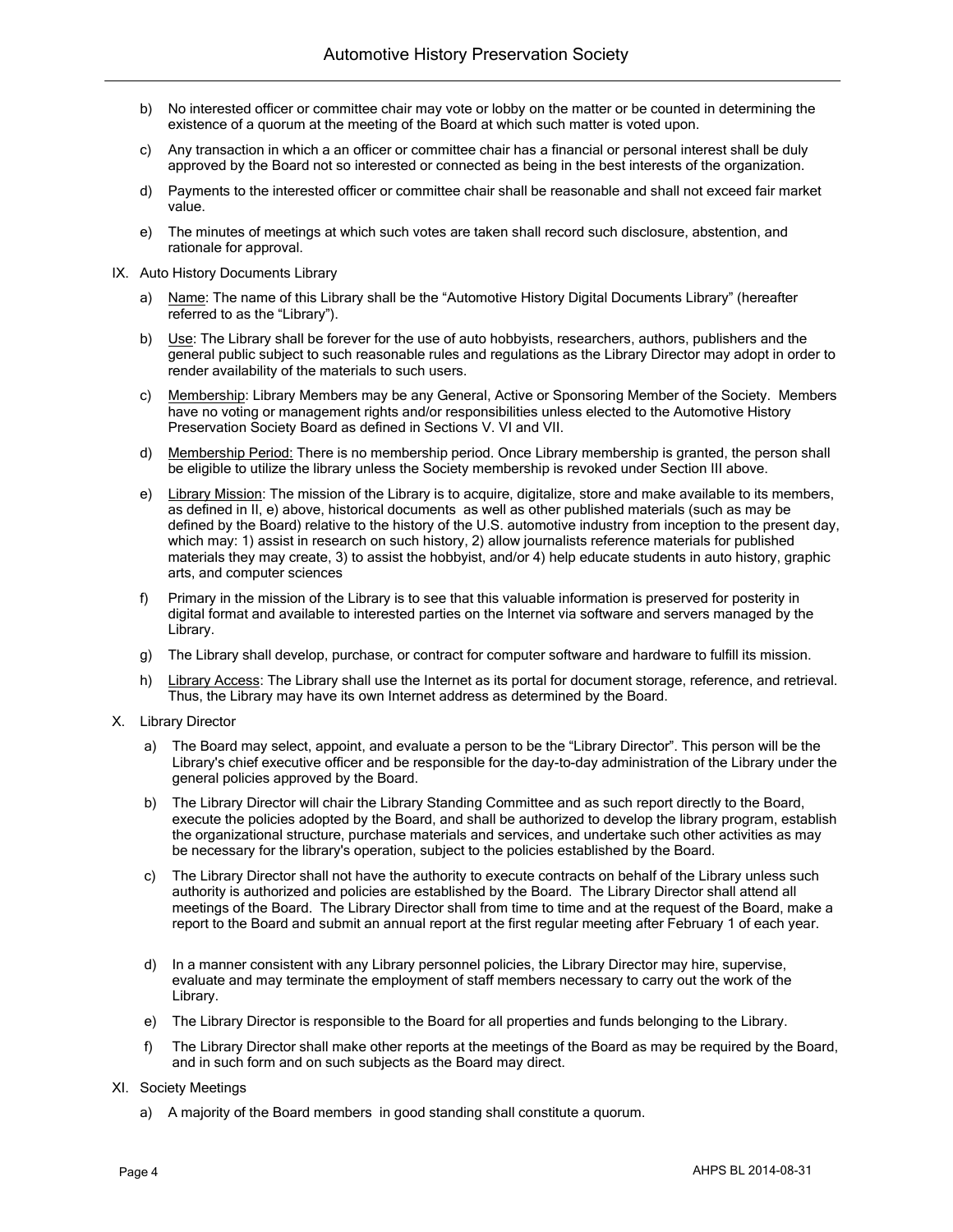- b) Regular membership meetings shall be held once every year at a time and place set by the Board and published on the Society's website 60 days prior to such meeting.
- c) Meetings of the Board shall be at least once a month via the Internet or phone at a time set by the Board.
- d) The President may call special board meetings, and the Board may call special membership meetings whenever necessary.
- e) Roberts Rules of Order shall govern society parliamentary procedure unless otherwise provided in society bylaws.
- XII. Dissolution Clause

 Upon dissolution of the organization, any remaining assets will be used exclusively for exempt purposes, such as charitable, educational, and/or scientific purposes.

#### XIII. Delegations and Special Committees

- a) Delegations shall be appointed by the President, subject to approval by the Board, to represent this society at any convention, meeting, or assembly as deemed necessary.
- b) Special Committees shall be appointed by the President, subject to approval by the Board, to deal with items that may fall outside the purview of the directors and committees of this Society, as detailed in these Bylaws.

Amended By-Laws Agreed and Approved:

Eric White 8-31-2014 President **Date** 

Kurt Shubert 8-31-2014 Vice President **Date**